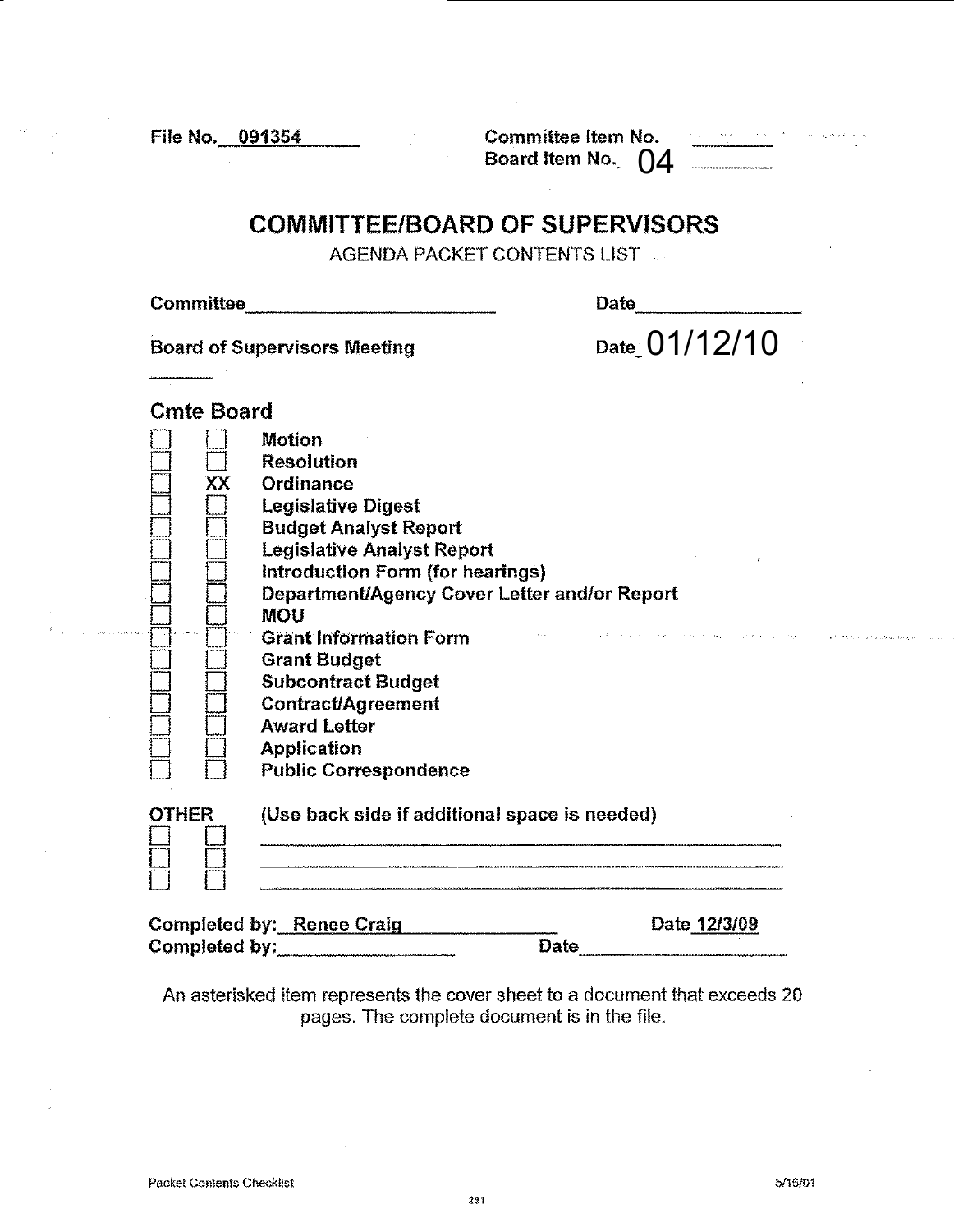|                |                                                                              |                               | Amendment of the Whole<br>in Board                                                                       |                 |                    |  |  |  |  |  |  |
|----------------|------------------------------------------------------------------------------|-------------------------------|----------------------------------------------------------------------------------------------------------|-----------------|--------------------|--|--|--|--|--|--|
|                | FILE NO. 091354                                                              |                               | 11/24/09                                                                                                 |                 | ORDINANCE NO.      |  |  |  |  |  |  |
| 1              | [Public Employment 3 Amendment to the Annual Salary Ordinance, FY 2009-2010. |                               |                                                                                                          |                 |                    |  |  |  |  |  |  |
| $\overline{2}$ |                                                                              | Department of Public Health.] |                                                                                                          |                 |                    |  |  |  |  |  |  |
| $\mathfrak{F}$ |                                                                              |                               | Ordinance amending Ordinance No. 183-09 (Annual Salary Ordinance 2009-                                   |                 |                    |  |  |  |  |  |  |
| 4              |                                                                              |                               | 2010) to add 322.39 236.42 FTEs in various job classes and delete 272.95 200.16                          |                 |                    |  |  |  |  |  |  |
| 5              |                                                                              |                               | FTEs in various job classes for 46.3-11.8 pay periods (November 16, 2009                                 |                 |                    |  |  |  |  |  |  |
| 6              |                                                                              |                               | January 17, 2010 through June 30, 2010), and add 66.35 FTEs in various job                               |                 |                    |  |  |  |  |  |  |
| $\overline{7}$ | classes and delete 66.35 FTEs in various job classes for 13.1 pay periods    |                               |                                                                                                          |                 |                    |  |  |  |  |  |  |
| $\sqrt{8}$     |                                                                              |                               | (January 1, 2010 through June 30, 2010) in the Department of Public Health.                              |                 |                    |  |  |  |  |  |  |
| 9              |                                                                              | Note:                         | Additions are <i>single-underline italics Times New Roman</i> ;                                          |                 |                    |  |  |  |  |  |  |
| 10             |                                                                              |                               | deletions are strikethrough italies Times New Roman.<br>Board amendment additions are double underlined. |                 |                    |  |  |  |  |  |  |
| 11             | Board amendment deletions are strikethrough normal.                          |                               |                                                                                                          |                 |                    |  |  |  |  |  |  |
| 12             | Be it ordained by the People of the City and County of San Francisco:        |                               |                                                                                                          |                 |                    |  |  |  |  |  |  |
| 13             |                                                                              |                               | Section 1. General Fund Supported Positions; Amendment to FY 2009-                                       |                 |                    |  |  |  |  |  |  |
| 14             |                                                                              | 2010 Annual Salary Ordinance. |                                                                                                          |                 |                    |  |  |  |  |  |  |
| 15             |                                                                              |                               | The hereinafter designated section and item of Ordinance No. 183-09 (Annual                              |                 |                    |  |  |  |  |  |  |
| 16             |                                                                              |                               | Salary Ordinance, FY 2009-2010) is hereby amended so that the same shall read as                         |                 |                    |  |  |  |  |  |  |
| 17             |                                                                              |                               | summarized in the following table and detailed in Exhibit 1.                                             |                 |                    |  |  |  |  |  |  |
| 18             | Fund                                                                         | <b>Job Class</b>              | <b>Job Class Title</b>                                                                                   | <b>Add FTEs</b> | <b>Delete FTEs</b> |  |  |  |  |  |  |
| 19             | 1G AGF AAA                                                                   | 1406                          | <b>Senior Clerk</b>                                                                                      |                 | 43.46 31.83        |  |  |  |  |  |  |
| 20             | 1G AGF AAA                                                                   | 1424                          | <b>Clerk Typist</b>                                                                                      | 17.36 12.70     |                    |  |  |  |  |  |  |
| 21             | 1G AGF AAA                                                                   | 1426                          | <b>Senior Clerk Typist</b>                                                                               | 32.87.24.04     |                    |  |  |  |  |  |  |
| 22             | 1G AGF AAA                                                                   | 1444                          | Secretary I                                                                                              | 3.262.39        |                    |  |  |  |  |  |  |
| 23             | 1G AGF AAA                                                                   | 1446                          | Secretary II                                                                                             | 47.47 12.55     |                    |  |  |  |  |  |  |
| 24             | 1G AGF AAA                                                                   | 1820                          | <b>Junior Administrative Analyst</b>                                                                     |                 | 0.620.45           |  |  |  |  |  |  |
| 25             | 1G AGF AAA                                                                   | 1932                          | <b>Assistant Storekeeper</b>                                                                             |                 | 0.500.37           |  |  |  |  |  |  |

'Supervisors Avalos, Daly I BOARD OF SUPERVISORS

I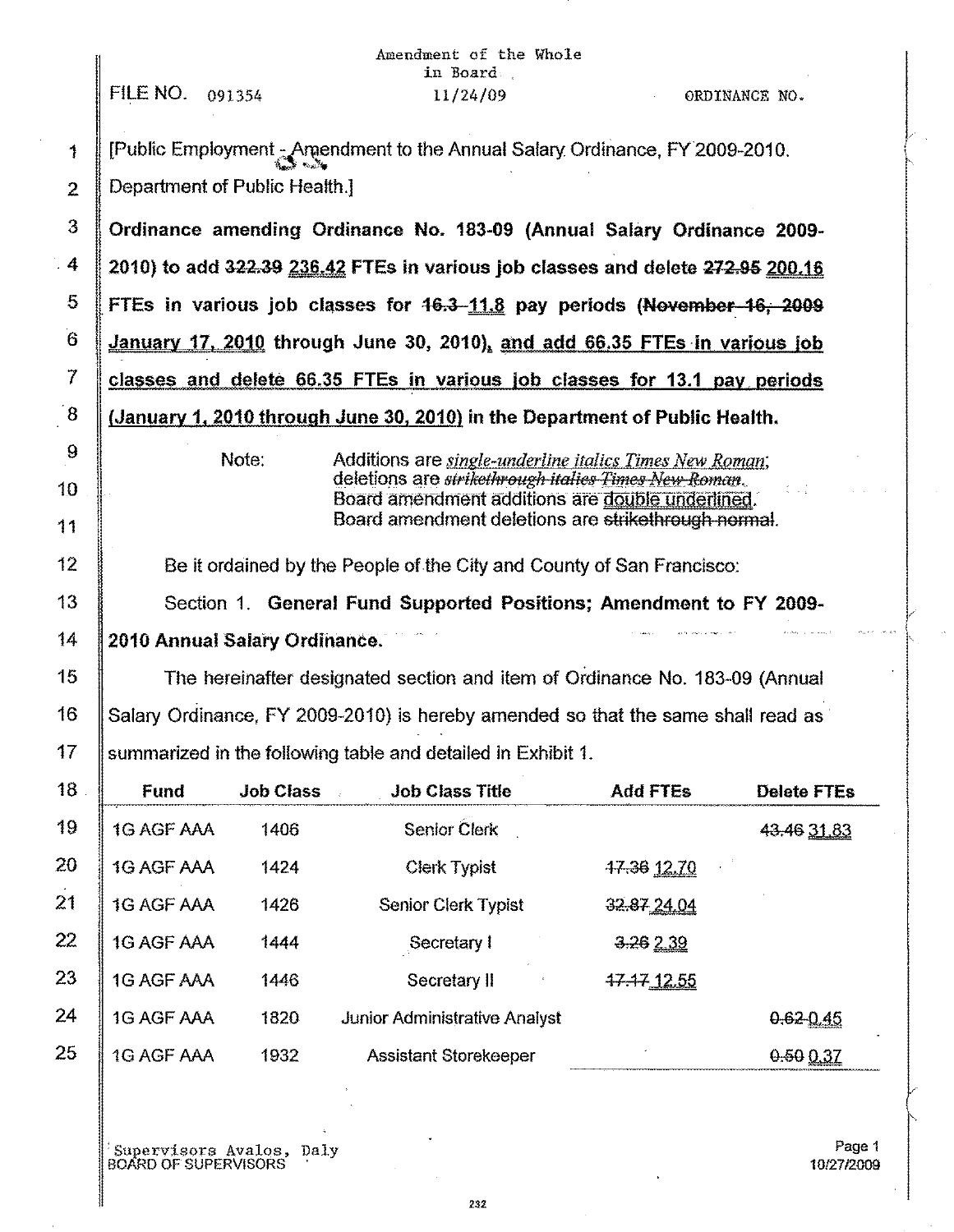# FILE NO. CRDINANCE NO.

| $\mathbf{1}$    | Fund                       | <b>Job Class</b> | <b>Job Class Title</b>        | <b>Add FTEs</b>         | <b>Delete FTEs</b> |
|-----------------|----------------------------|------------------|-------------------------------|-------------------------|--------------------|
| $\overline{2}$  | <b>1G AGF AAA subtotal</b> |                  |                               | 70.66-51.68             | 44.58 32.65        |
| 3               | 1G AGF AAP                 | 1406             | <b>Senior Clerk</b>           |                         | 0.470.34           |
| 4               | 1G AGF AAP                 | 1424             | Clerk Typist                  | $0.16$ 0.12             |                    |
| 5               | 1G AGF AAP                 | 1426             | Senior Clerk Typist           | 0.340.23                |                    |
| $6\phantom{1}$  | 1G AGF AAP                 | 1446             | Secretary II                  | $0.62 - 0.45$           |                    |
| $\overline{7}$  | 1G AGF AAP                 | 1820             | Junior Administrative Analyst |                         | 0.62 0.45          |
| 8               | <b>1G AGF AAP subtotal</b> |                  |                               | 4.09 0.80               | 4.09 0.79          |
| 9               | 1G AGF ACP                 | 1406             | <b>Senior Clerk</b>           |                         | 0.62 0.45          |
| 10              | 1G AGF ACP                 | 1424             | <b>Clerk Typist</b>           | $0.62 - 0.45$           |                    |
| 11              | <b>1G AGF ACP subtotal</b> |                  |                               | $0.62 - 0.45$           | $0.62 - 0.45$      |
| 12              | 1G AGF WOF                 | 1406             | <b>Senior Clerk</b>           |                         | 2.48 1.82          |
| 13              | 1G AGF WOF                 | 1426             | Senior Clerk Typist           | $2.48$ $1.82$           |                    |
| 14              | <b>1G AGF WOF subtotal</b> |                  |                               | $2.48$ 1.82             | $2.48$ $1.82$      |
| 15              | 2S CHS GNC                 | 1406             | <b>Senior Clerk</b>           |                         | 7.06 5.17          |
| 16              | 2S CHS GNC                 | 1424             | <b>Clerk Typist</b>           | $2.08$ $1.52$           |                    |
| 17 <sup>°</sup> | 2S CHS GNC                 | 1426             | <b>Senior Clerk Typist</b>    | 3.322.43                |                    |
| 18              | 2S CHS GNC                 | 1444             | Secretary I                   | 0.12009                 |                    |
| 19              | 2S CHS GNC                 | 1446             | Secretary II                  | $4.55 \underline{1.13}$ |                    |
| 20              | 2S CHS GNC                 | 1820             | Junior Administrative Analyst |                         | 0.63-0.46          |
| 21              | 2S CHS GNC                 | 1842             | <b>Management Assistant</b>   | $0.62 - 0.45$           |                    |
| 22              | 2S CHS GNC subtotal        |                  |                               | 7.69 5.62               | 7.69 5.63          |
| 23              | 2S CHS PHF                 | 1406             | <b>Senior Clerk</b>           |                         | 3.28 2.41          |
| 24              | 2S CHS PHF                 | 1424             | <b>Clerk Typist</b>           | $0.73$ 0.54             |                    |
| 25              | 2S CHS PHF                 | 1426             | <b>Senior Clerk Typist</b>    | 2.39 1.75               |                    |
|                 |                            |                  |                               |                         |                    |

I Supervisor Avalos and Supervisor Daly Page 2<br>I BOARD OF SUPERVISORS ' 10/27/2009

||<br>||

 $\mathcal{I}$ 

ă.

 $\left| \begin{array}{ccc} 1 & 3 & 3 \\ 3 & 3 & 3 \end{array} \right|$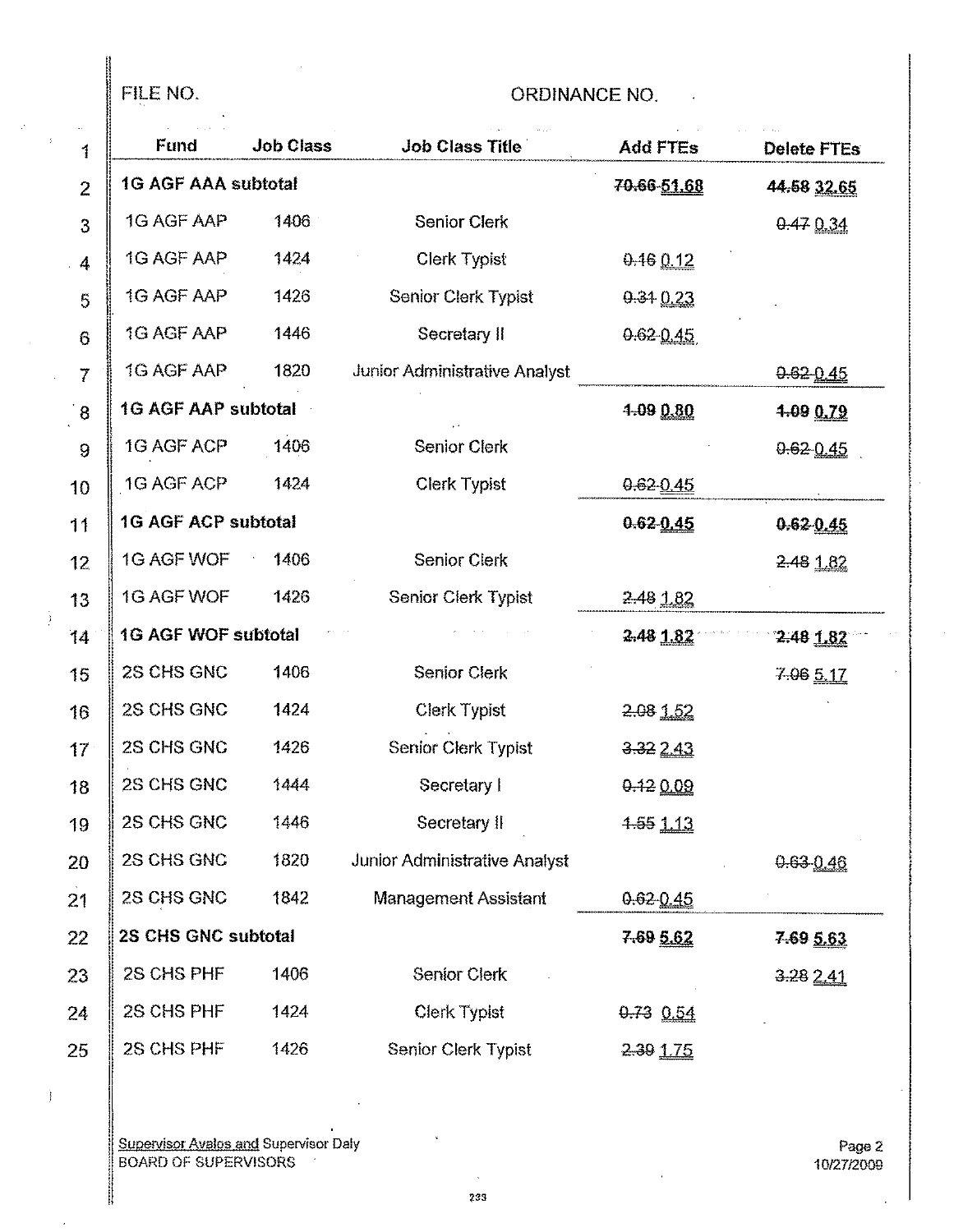FILE NO.

### **ORDINANCE NO.**

| 1              | <b>Fund</b>         | <b>Job Class</b> | <b>Job Class Title</b>               | <b>Add FTEs</b>   | <b>Delete FTEs</b> |  |
|----------------|---------------------|------------------|--------------------------------------|-------------------|--------------------|--|
| $\overline{2}$ | 2S CHS PHF          | 1444             | Secretary I                          | $0.16$ $0.12$     |                    |  |
| 3              | 2S CHS PHF          | 1446             | Secretary II                         | 0.16012           |                    |  |
| .4             | 2S CHS PHF          | 1820             | <b>Junior Administrative Analyst</b> |                   | 0.16012            |  |
| 5              | 2S CHS PHF subtotal |                  |                                      | 3.442.53          | 3.44 2.53          |  |
| 6              | 5H AAA AAA          | 1204             | <b>Senior Personnel Clerk</b>        |                   | 0.620.45           |  |
| $\overline{7}$ | 5H AAA AAA          | 1406             | Senior Clerk                         | 4.240.90          | 7.40 34.0 32.01    |  |
| 8              | 5H AAA AAA          | 1424             | <b>Clerk Typist</b>                  | 6.78 4.97         |                    |  |
| 9              | 5H AAA AAA          | 1426             | Senior Clerk Typist                  | 45.40 11.52       |                    |  |
| 10             | <b>5H AAA AAA</b>   | 1428             | Unit Clerk <b>Communist Clerk</b>    | 26.60             |                    |  |
| 11             | 5H AAA AAA          | 1444             | Secretary I                          | $+240.90$         |                    |  |
| 12             | 5H AAA AAA          | 1446             | Secretary II                         | 5.63 4.12         |                    |  |
| 13             | 5H AAA AAA          | 1820             | <b>Junior Administrative Analyst</b> |                   | 4.00073            |  |
| 14             | <b>5H AAA AAA</b>   | 2302             | Nursing Assistant                    | 49.43 58.88 53.78 |                    |  |
| 15             | 5H AAA AAA          | 2303             | <b>Patient Care Assistant</b>        |                   | 49.43 58.88        |  |
| 16             |                     |                  |                                      |                   | 53.78              |  |
| 17             | 5H AAA AAA subtotal |                  |                                      | 49.42 115.77      | 28.46 94.5 86.97   |  |
| 18             |                     |                  |                                      | 102.79            |                    |  |
| 19             | 5L AAA AAA          | 1204             | <b>Senior Personnel Clerk</b>        |                   | 0.62 0.45          |  |
| 20             | 5L AAA AAA          | 1406             | <b>Senior Clerk</b>                  |                   | 4.58 3.34          |  |
| 21             | 5L AAA AAA          | 1424             | Clerk Typist                         | 4.79 1.30         |                    |  |
| 22             | 5L AAA AAA          | 1426             | <b>Senior Clerk Typist</b>           | 4.10 2.98         |                    |  |
| 23             | 5L AAA AAA          | 1446             | Secretary II                         | 3.72210           |                    |  |
| 24             | 5L AAA AAA          | 1820             | Junior Administrative Analyst        |                   | 0.62 0.45          |  |
| 25             | 5L AAA AAA          | 1822             | <b>Administrative Analyst</b>        |                   | 0.620.45           |  |

**Supervisor Avalos and Supervisor Daly<br>BOARD OF SUPERVISORS** 

Page 3  $\frac{1}{\sqrt{2}}$  $-10/27/2009$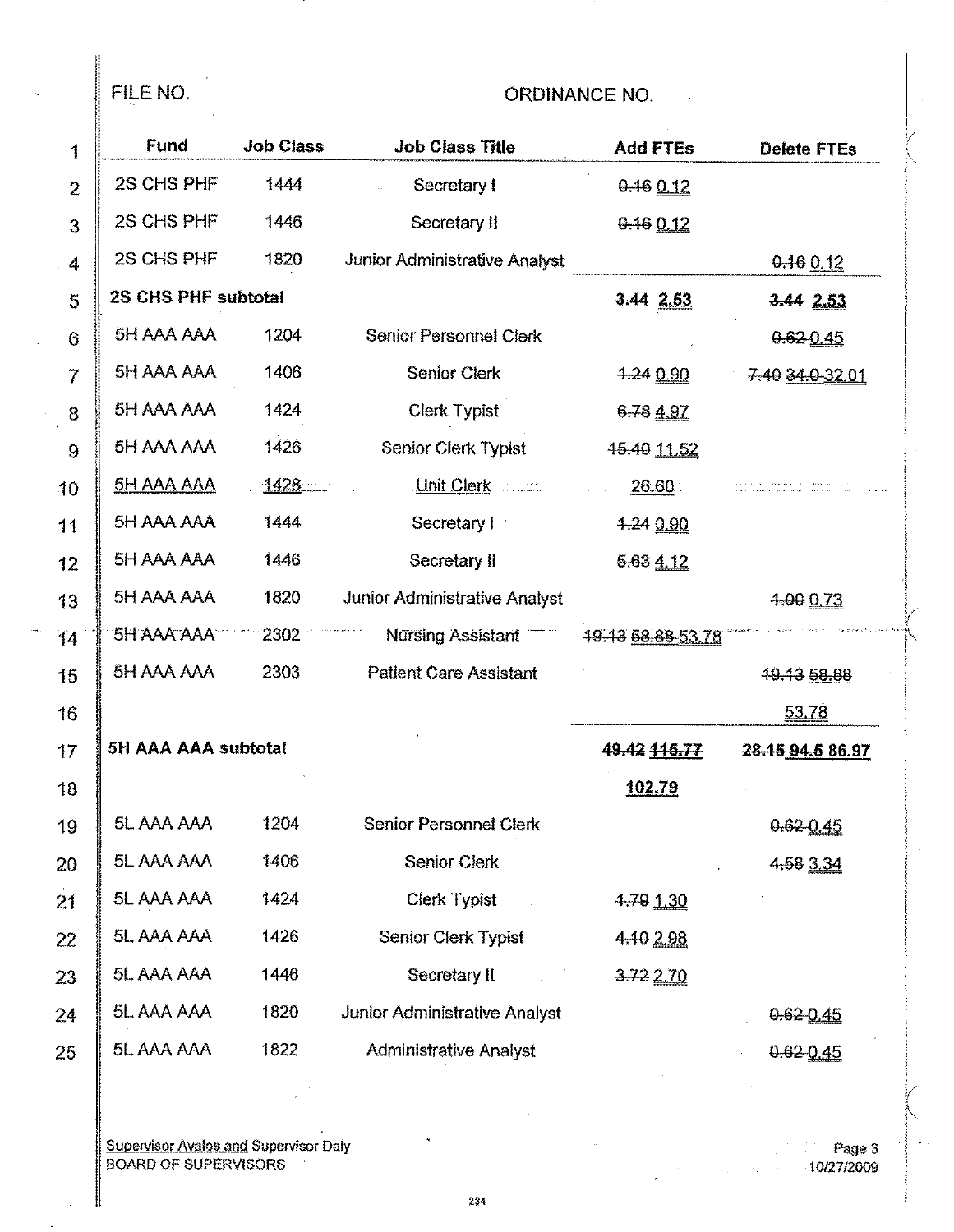FILE NO.

## ORDINANCE NO.

| 1               | <b>Fund</b>                                  | <b>Job Class</b>                 | <b>Job Class Title</b>        |                  | <b>Add FTEs</b>                                           | <b>Delete FTEs</b> |
|-----------------|----------------------------------------------|----------------------------------|-------------------------------|------------------|-----------------------------------------------------------|--------------------|
| $\overline{2}$  | 5L AAA AAA                                   | 2302                             | <b>Nursing Assistant</b>      |                  | 477.38 130.10                                             |                    |
| 3               | 5L AAA AAA                                   | 2303                             | <b>Patient Care Assistant</b> |                  |                                                           | 478.46 130.98      |
| $\cdot$ 4       | 5L AAA AAA subtotal                          |                                  |                               |                  | 486.99 137.08                                             | 484.90 135.67      |
| 5               |                                              |                                  |                               |                  |                                                           |                    |
| $6\overline{6}$ | <b>All Funds Total</b>                       |                                  |                               |                  | 322.39 388.74                                             | 272.95             |
| 7               |                                              |                                  |                               |                  | 302.77                                                    | 339.3 266.51       |
| $\overline{8}$  |                                              |                                  |                               |                  |                                                           |                    |
| 9               | <b>APPROVED AS TO FORM:</b>                  |                                  |                               |                  |                                                           |                    |
| 10              |                                              |                                  |                               |                  | APPROVED AS TO<br><b>CLASSIFICATION:</b>                  |                    |
| 11              |                                              | DENNIS J. HERRERA, City Attorney |                               |                  | <b>DEPARTMENT OF HUMAN</b>                                |                    |
| 12              |                                              |                                  |                               | <b>RESOURCES</b> |                                                           |                    |
| 13              | By:                                          | Deputy City Attorney             |                               | By:              |                                                           |                    |
| 14              |                                              |                                  |                               |                  | Micki Callahan, Director<br>Department of Human Resources |                    |
| 15              |                                              |                                  |                               |                  |                                                           |                    |
| 16              |                                              |                                  |                               |                  |                                                           |                    |
| 17              |                                              |                                  |                               |                  |                                                           |                    |
| 18              |                                              |                                  |                               |                  |                                                           |                    |
| 19              |                                              |                                  |                               |                  |                                                           |                    |
| 20              |                                              |                                  |                               |                  |                                                           |                    |
| $\overline{21}$ |                                              |                                  |                               |                  |                                                           |                    |
| 22              |                                              |                                  |                               |                  |                                                           |                    |
| 23              |                                              |                                  |                               |                  |                                                           |                    |
| 24              |                                              |                                  |                               |                  |                                                           |                    |
| 25              |                                              |                                  |                               |                  |                                                           |                    |
|                 |                                              |                                  |                               |                  |                                                           |                    |
|                 | <b>Supervisor Avalos and Supervisor Daly</b> |                                  |                               |                  |                                                           | Page 4             |

10127/2009

 $\ddot{\phantom{a}}$ 

l,

BOARD OF SUPERVISORS

 $\hat{\boldsymbol{\beta}}$ 

 $\ddot{\phantom{1}}$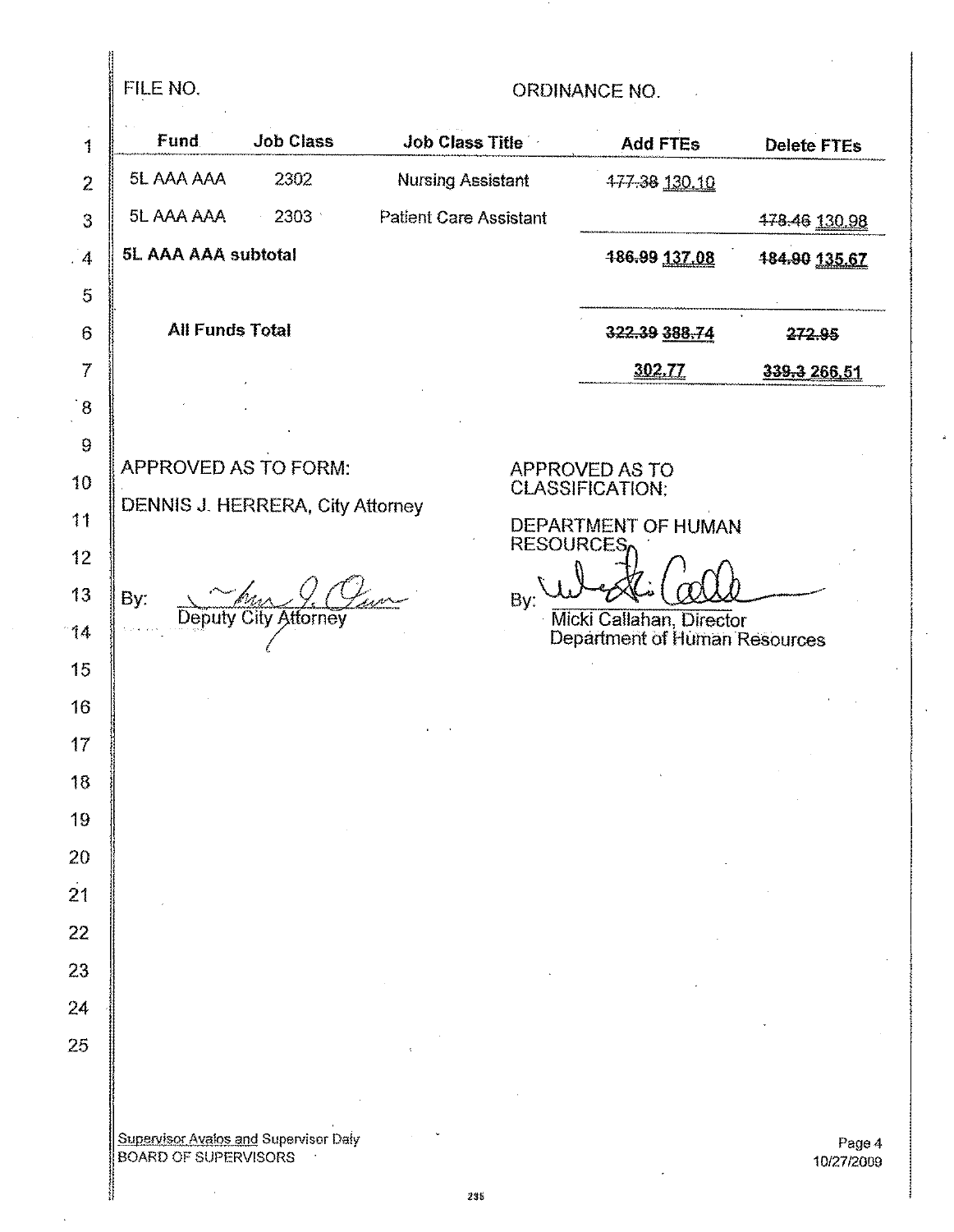$\label{eq:1} \mathcal{L} \leftarrow \mathcal{H}_{\mathcal{L}^{(1)}} \left( \mathcal{L} \right) \left( \mathcal{L} \left( \mathcal{L} \right) \right) \left( \mathcal{L} \left( \mathcal{L} \right) \right)$ 

## **Annual Salary Ordinance Amendment**

**Compensation Schedule** 

|                  |                                                    |                     |           | Number of   |                  |                                      |                 |       |                           |  |
|------------------|----------------------------------------------------|---------------------|-----------|-------------|------------------|--------------------------------------|-----------------|-------|---------------------------|--|
|                  | <b>Program Fund Structure</b>                      | <b>Index Code</b>   | Amendment | <b>FTEs</b> | <b>Job Class</b> | <b>Job Class Title</b>               |                 | Min   | Max                       |  |
| $\cal{D}IF$      | <i><b>5НАААААА</b></i>                             | HGH1FUN40711        | Add       |             | 0.45 1444        | Secretary I                          | \$              | 1,646 | \$<br>1,999               |  |
| DIF              | <b><i><u><i><u><b>SHAAAAAA</b></u></i></u></i></b> | HGH1FUN40711        | A ld      |             | 0.37 2302        | Nursing Assistant                    | \$              | 1,965 | \$<br>2,388               |  |
| DIF              | <i><b>5НАААААА</b></i>                             | <i>HGH1FUN40711</i> | Delete    |             | 0.37 2303        | Patient Care Assistant               | \$              | 1,565 | \$<br>1,899               |  |
| DIH              | SHAAAAAA                                           | HGH1HUN40061        | Delete    |             | 0.45 1204        | Senior Personnel Clerk               | \$              | 1,951 | 2,371<br>S                |  |
| DH               | SHAAAAAA                                           | <b>HGH1HUN40061</b> | Delete    |             | 4.06 1406        | Senior Clerk                         | \$              | 1,573 | \$<br>1,909               |  |
| D <sub>III</sub> | SHAAAAAA                                           | HGH1HUN40061        | Add       |             | 4.52 1424        | Clerk Typist                         | \$              | 1,577 | \$<br>1,914               |  |
| DIH              | <i><b>5НАААААА</b></i>                             | HGH1HUN40061        | Add       |             | 9.72 1426        | Senior Clerk Typist                  | \$              | 1,727 | \$<br>2099                |  |
| $D \wr H$        | SHAAAAAA                                           | HGH1HUN40061        | Add       |             | 3.22 1446        | Secretary II                         | \$              | 1,904 | S<br>2,314                |  |
| D <sub>III</sub> | SHAAAAAA                                           | HGH1HUN40061        | Delete    |             | 0.73 1820        | Junior Administrative Analyst        | \$              | 1,862 | \$<br>2,264               |  |
| D <sub>III</sub> | <b><i><u> SHAAAAAA</u></i></b>                     | HGH1HUN40061        | Add       |             | 7.94 2302        | Nursing Assistant                    | \$              | 1,965 | \$<br>2,388               |  |
| DIH              | SHAAAAAA                                           | HGHIHUN40061        | Delete    |             | 7.94 2303        | Patient Care Assistant               | \$              | 1,565 | \$<br>1,899               |  |
| DIP              | SHAAAAAA                                           | HGH1PF140041        | Add       | 0.45        | 1406             | Senior Clerk                         | \$              | 1,573 | \$<br>1,909               |  |
| DIP              | <b><i><u><i>5НАААААА</i></u></i></b>               | <b>HGH1PFI40041</b> | Add       | 0.45        | 1426             | Senior Clerk Typist                  | \$              | 1,727 | s<br>2.099                |  |
| DIP              | SHAAAAAA                                           | HGH1PFI40041        | Add       | 0.45        | 1444             | Secretary I                          | \$              | 1,646 | \$<br>1.999               |  |
| DIP              | <b><i><u> 5НАААААА</u></i></b>                     | HGH1PF140041        | Add       |             | 2.20 2302        | Nursing Assistant                    | \$              | 1,965 | \$<br>2,388               |  |
| DIP              | SHAAAAAA                                           | HGH1PFI40041        | Delete    | $2.20\,$    | 2303             | <b>Patient Care Assistant</b>        | \$              | 1,565 | \$<br>1,899               |  |
| D3A              | <b><i><u>5НАААААА</u></i></b>                      | HGH3AME40001        | Add       |             | 0.45 1406        | Senior Clerk                         | \$              | 1,573 | \$<br>1,909               |  |
| D3O              | SHAAAAAA                                           | HGH3OCL40011        | Delete    | 0.45        | 1406             | Senior Clerk                         | \$              | 1,573 | \$<br>1,909               |  |
| D3O              | 5HAAAAAA                                           | HGH3OCL40011        | Add       |             | 0.45 1426        | Senior Clerk Typist                  | \$              | 1,727 | \$<br>2,099               |  |
| D3O              | <b><i><u><i>5НАААААА</i></u></i></b>               | HGH3OCL40011        | Add       | 0.45        | 1446             | Secretary II                         | \$              | 1,904 | \$<br>2,314               |  |
| D30              | SHAAAAAA                                           | HGH-OHSHWO          | Add       |             | 0.45 1426        | Senior Clerk Typist                  | \$              | 1,727 | \$<br>2,099               |  |
| $\overline{D5E}$ | <b><i><u><i>5НАААААА</i></u></i></b>               | HGH5EUN40001        | Add       | 0.73        | 2302             | <b>Nursing Assistant</b>             | \$              | 1,965 | Š,<br>2,388               |  |
| D5E              | <b><i><u><i>5НАААААА</i></u></i></b>               | <b>HGH5EUN40001</b> | Delete    | 0.73        | 2303             | <b>Patient Care Assistant</b>        | \$              | 1,565 | \$<br>1,899               |  |
| D5S              | SHAAAAAA                                           | HGH5SUN40011        | Add       | 0.44        | 2302             | Nursing Assistant                    | \$              | 1,965 | S<br>2,388                |  |
| D5S              | 5ΗΑΑΑΑΑΑ                                           | HGH5SUN40011        | Delete    | 0.44        | 2303             | Patient Care Assistant               | \$              | 1,565 | $\boldsymbol{s}$<br>1,899 |  |
| D6P              | SHAAAAAA                                           | HGH6PMH41000        | Delete    | 0.45        | 1406             | Senior Clerk                         | \$              | 1,573 | \$<br>1,909               |  |
| D6P              | SHAAAAAA                                           | HGH6PMH41000        | Add       | 0.45        | 1426             | Senior Clerk Typist                  | \$              | 1,727 | \$<br>2,099               |  |
| D6P              | SHAAAAAA                                           | HGH6PMH41000        | Add       |             | 2.35 2302        | Nursing Assistant                    | \$              | 1,965 | \$<br>2,388               |  |
| D6P              | SHAAAAAA                                           | HGH6PMH41000        | Delete    |             | 2.35 2303        | Patient Care Assistant               | \$              | 1,565 | \$<br>1,899               |  |
| DAS.             | 5LAAAAAA                                           | HLH448203.          | Add       |             | 2.76 2302        | Nursing Assistant<br>.<br>Prezidente | $\mathcal{S}$ . | 1,965 | $\mathbf{S}$<br>2,388     |  |
| DAS              | SLAAAAAA                                           | <i>HLH448204</i>    | Add       | 9.03        | 2302             | and control<br>Nursing Assistant     | \$              | 1,965 | \$<br>2,388               |  |
| DA5              | 5LAAAAAA                                           | HLH448205           | Add       | 9.03 2302   |                  | Nursing Assistant                    | \$              | 1,965 | \$<br>2,388               |  |
| $\overline{DAS}$ | <i><b>SLAAAAAA</b></i>                             | HLH448206           | Add       | 9.03        | 2302             | Nursing Assistant                    | \$              | 1.965 | \$<br>2,388               |  |
| DA5              | SLAAAAAA                                           | <b>HLH448207</b>    | Add       | 9.03        | 2302             | Nursing Assistant                    | \$              | 1,965 | \$<br>2,388               |  |
| DAS              | <i><b>SLAAAAAA</b></i>                             | HLH448208           | Add       | 9.03        | 2302             | Nursing Assistant                    | \$              | 1,965 | \$<br>2,388               |  |
| DAS              | SLAAAAAA                                           | HLH448210           | Add       | 9,03        | 2302             | Nursing Assistant                    | \$              | 1,965 | \$<br>2,388               |  |
| DA5              | <b>SLAAAAAA</b>                                    | HLH448211           | Add       | 9.03        | 2302             | Nursing Assistant                    | \$              | 1,965 | \$<br>2,388               |  |
| DAS.             | SLAAAAAA                                           | HLH448212           | Add       | 9.03        | 2302             | Nursing Assistant                    | \$              | 1,965 | \$<br>2,388               |  |
| DA5              | SLAAAAAA                                           | HLH448213           | Add       | 9.03        | 2302             | Nursing Assistant                    | \$              | 1,965 | $$3 - 2,388$              |  |
| DAS              | SLAAAAAA                                           | HLH448214           | Add       | 9.03 2302   |                  | Nursing Assistant                    | \$              | 1,965 | $\boldsymbol{s}$<br>2,388 |  |
| DAS.             | 5I AAAAAA                                          | <i>HLH448216</i>    | Add       | 4.51 2302   |                  | Nursing Assistant                    | \$              | 1,965 | \$<br>2,388               |  |
| DAS              | SLAAAAAA                                           | HLH448217           | Add       | 4.51 2302   |                  | Nursing Assistant                    | \$              | 1,965 | \$<br>2,388               |  |
| DA5              | SLAAAAAA                                           | HLH448218           | Add       |             | 4.06 2302        | Nursing Assistant                    | \$              | 1,965 | \$<br>2,388               |  |
| DÁS              | SLAAAAAA                                           | HLH448221           | Add       | 6.31        | 2302             | Nursing Assistant                    | \$              | 1,965 | \$<br>2,388               |  |
| DAS              | SLAAAAAA                                           | <b>HLH448259</b>    | Add       | 9.03        | 2302             | Nursing Assistant                    | \$              | 1,965 | \$<br>2,388               |  |
| DAS              | 5LAAAAAA                                           | HLH448662           | Deiete    |             | 0.45 1406        | Senior Clerk                         | \$              | 1,573 | \$<br>1,909               |  |
| DAS              | <b>SLAAAAAA</b>                                    | HLH448662           | Add       |             | 0.45 1426        | Senior Clerk Typist                  | \$              | 1,727 | \$<br>2,099               |  |
| DAS              | <b>SLAAAAAA</b>                                    | HLH448662           | Add       |             | 0.45 1446        | Secretary II                         | \$              | 1,904 | \$<br>2,314               |  |
| DAS              | 5LAAAAAA                                           | <i>HLH448662</i>    | Delete    |             | 0.45 1820        | Junior Administrative Analyst        | \$              | 1,862 | \$<br>2,264               |  |
| DA5              | <b><i>SLAAAAAA</i></b>                             | HLH448662           | Delete    | 0.45 1822   |                  | Administrative Analyst               | \$              | 2,449 | \$<br>2,977               |  |
| DAS              | SLAAAAAA                                           | HLH448688           | Delete    |             | 0.23 1406        | Senior Clerk                         | \$              | 1,573 | \$<br>1,909               |  |
| DA5              | SLAAAAAA                                           | HLH448688           | Aad       |             | 0.45 1426        | Senior Clerk Typist                  | \$              | 1,727 | \$<br>2,099               |  |
| DAS              | SLAAAAAA                                           | HLH448704           | Add       | 7.04 2302   |                  | Nursing Assistant                    | \$              | 1,965 | \$<br>2,388               |  |
| DA5              | SLAAAAAA                                           | HLH448704           | Delete    | 130.98 2303 |                  | Patient Care Assistant               | \$              | 1.565 | \$<br>1,899               |  |
| DA5              | <b>SLAAAAAA</b>                                    | <b>HLH448787</b>    | Add       |             | 0.45 1446        | Secretary II                         | \$              | 1,904 | \$<br>2,314               |  |
| DA5              | <b>SLAAAAAA</b>                                    | <b>HLH448787</b>    | Add       | 1.58 2302   |                  | Nursing Assistant                    | \$              | 1,965 | \$<br>2,388               |  |
| DAS.             | <b>SLAAAAAA</b>                                    | <i>HLH448803</i>    | Add       |             | 0.73 1426        | Senior Clerk Typist                  | \$              | 1,727 | \$<br>2,099               |  |
| DA5              | <b>SLAAAAAA</b>                                    | HLH448837           | Detete    |             | 0.86 1406        | Senior Clerk                         | \$              | 1,573 | \$<br>1,909               |  |
| DA5              | <i><b>SLAAAAAA</b></i>                             | HLH448837           | Add       | 0.40 1424   |                  | Clerk Typist                         | \$              | 1.577 | \$<br>1,914               |  |
| DA5              | SLAAAAAA                                           | <i>HLH448837</i>    | Add       | 0.45 1426   |                  | Senior Clerk Typist                  | \$              | 1,727 | $\boldsymbol{s}$<br>2,099 |  |
| DA5              | 5I AAAAAA                                          | HLH448928           | Add       |             | 0.45 1446        | Secretary II                         | \$              | 1,904 | \$<br>2,314               |  |
| $\overline{DAS}$ | SLAAAAAA                                           | HLH449017           | Add       |             | 0.45 7446        | Secretary II                         | \$              | 1,904 | \$<br>2,314               |  |
|                  |                                                    |                     |           |             |                  |                                      |                 |       |                           |  |

**Supervisor Avalos and Supervisor Daly**  BOARD OF SUPERVISORS **236 Page 1 of 4**   $\mathbb{R}^2$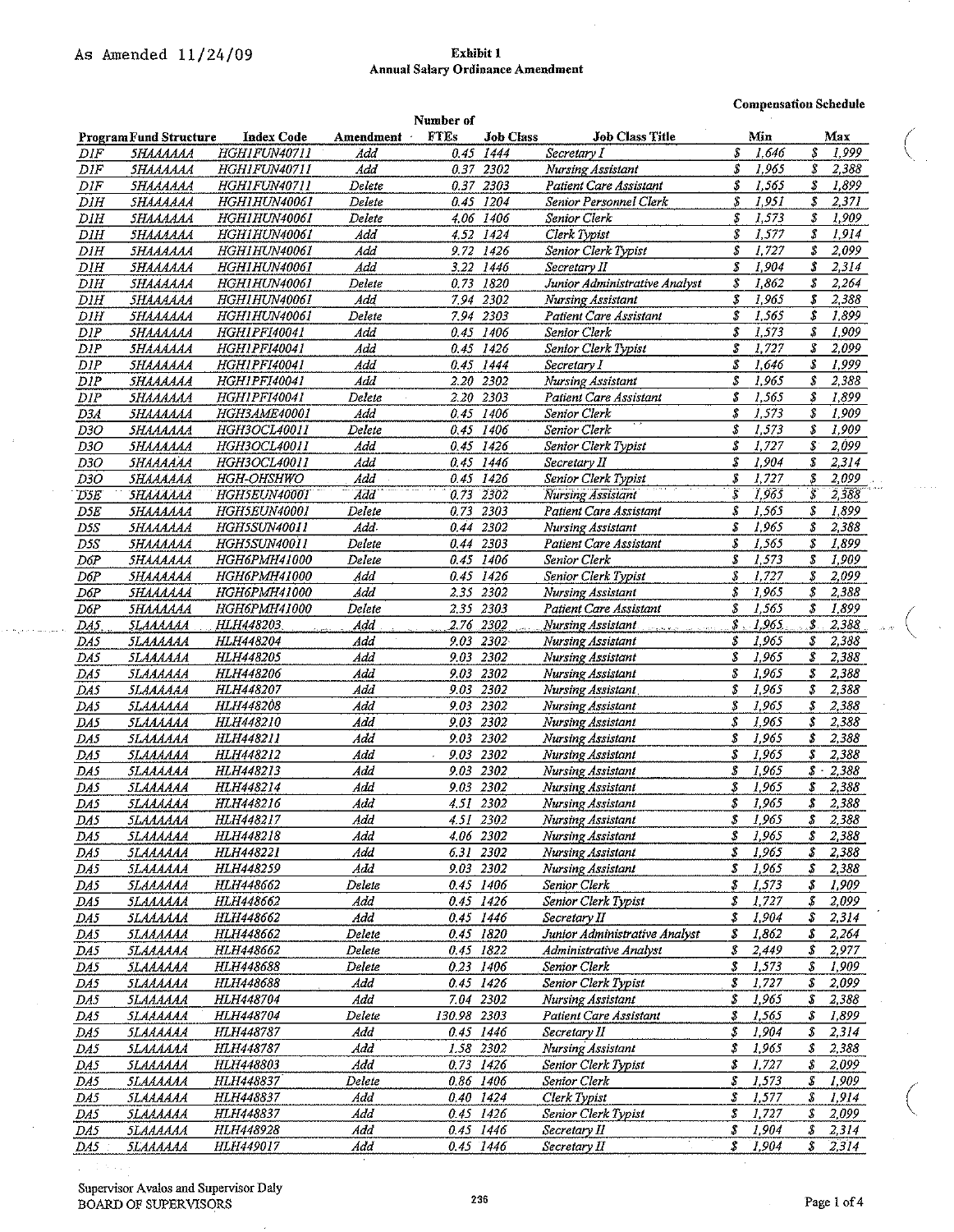#### **Exhibit 1 Annual Salary Ordinance Amendment**

**Compensation Schedule** 

|            |                                                    |                                   |              | Number of   |           |                               |    |       |                     |       |
|------------|----------------------------------------------------|-----------------------------------|--------------|-------------|-----------|-------------------------------|----|-------|---------------------|-------|
|            | <b>ProgramFund Structure</b>                       | <b>Index Code</b>                 | Amendment    | <b>FTEs</b> | Job Class | <b>Job Class Title</b>        |    | Min.  |                     | Max   |
| DA5        | <b>SLAAAAAA</b>                                    | HLH449074                         | Add          | 0.45        | 1446      | Secretary II                  | \$ | 1,904 | S                   | 2314  |
| DA5        | 5LAAAAAA                                           | HLH449199                         | Delete       |             | 0.45 1406 | Senior Clerk                  | \$ | 1,573 | \$                  | 1.909 |
| DA5        | <b>SLAAAAAA</b>                                    | HLH449199                         | Add          | 0.45        | 1426      | Senior Clerk Typist           | \$ | 1,727 | \$                  | 2,099 |
| DA5        | <b>SLAAAAAA</b>                                    | HLH449421                         | Delete       | 0.45        | 1406      | Senior Clerk                  | S  | 1,573 | \$                  | 1,909 |
| DA5        | <i><b>SLAAAAAA</b></i>                             | HLH449421                         | Add          | 0.45        | 1424      | Clerk Typist                  | \$ | 1,577 | s                   | 1.914 |
| DA5        | SLAAAAAA                                           | HLH449470                         | Delete       | 0.45        | 1406      | Senior Clerk                  | S  | 1,573 | \$                  | 1,909 |
| DA5        | <i><b>SLAAAAAA</b></i>                             | HLH449470                         | Add          | 0.45        | 1426      | Senior Clerk Typist           | \$ | 1,727 | \$                  | 2.099 |
| DA5        | <i><b>5LAAAAAA</b></i>                             | HLH449611                         | Delete       | 045         | 1406      | Senior Clerk                  | \$ | 1,573 | \$                  | 1909  |
| DA5        | <b><i><u><i><u><b>SLAAAAAA</b></u></i></u></i></b> | HLH449611                         | Add          | 0.45        | 1424      | Clerk Typist                  | \$ | 1,577 | \$                  | 1,914 |
| DA5        | <i><b>SLAAAAAA</b></i>                             | HLH449686                         | Delete       | 0.45        | 1204      | Senior Personnel Clerk        | \$ | 1,951 | \$                  | 2,371 |
| DA5        | <i><b><i><u>5LAAAAAA</u></i></b></i>               | HLH449686                         | Add          | 0.45        | 1446      | Secretary II                  | \$ | 1,904 | S                   | 2,314 |
| DHA        | <b>IGAGFAAA</b>                                    | HCHAAADMINGF                      | Delete       | 0.45        | 1406      | Senior Clerk                  | \$ | 1,573 | \$                  | 1,909 |
| DHA        | <b>IGAGFAAA</b>                                    | HCHAAADMINGF                      | Add          | 0.45        | 1426      | Senior Clerk Typist           | \$ | 1,727 | \$                  | 2,099 |
| DHA        | <b>IGAGFAAA</b>                                    | HCHAAFACMTGF                      | Delete       | 0.45        | 1406      | Senior Clerk                  | \$ | 1,573 | \$                  | 1.909 |
| DHA        | <b>IGAGFAAA</b>                                    | HCHAAFACMTGF                      | $\Lambda$ dd | 0.45        | 1426      | Senior Clerk Typist           | \$ | 1,727 | \$                  | 2,099 |
| DHA        | <b>IGAGFAAA</b>                                    | HCHACCTSMGGF                      | Add          | 0.45        | 1446      | Secretary II                  | s  | 1,904 | \$                  | 2,314 |
| DHA        | <b>IGAGFAAA</b>                                    | HCHACEEO-GF                       | Add          |             | 0.45 1426 | Senior Clerk Typist           | \$ | 1,727 | \$                  | 2,099 |
| DHA        | <i><b>IGAGFAAA</b></i>                             | <b>HCHACFINANGF</b>               | Add          |             | 0.45 1446 | Secretary II                  | \$ | 1,904 | \$                  | 2,314 |
| DHA        | <b>IGAGFAAA</b>                                    | HCHACFINANGF                      | Delete       | 0.45        | - 1820    | Junior Administrative Analyst | \$ | 1,862 | \$                  | 2,264 |
| DHA        | <b>IGAGFAAA</b>                                    | HCHACHRDIRGF                      | Add          | 0.45        | 1424      | Clerk Typist                  | \$ | 1,577 | \$                  | 1,914 |
| DHA        | <b>IGAGFAAP</b>                                    | HCHACMISPJGF                      | Add          |             | 0.45 1446 | Secretary II                  | \$ | 1,904 | \$                  | 2,314 |
| DHA        | IGAGFAAP                                           | <b>HCHACMISPJGF</b>               | Delete       | 0.45        | 1820      | Junior Administrative Analyst | \$ | 1,862 | \$                  | 2 264 |
| DHH        | <b>IGAGFAAA</b>                                    | HCHAPCOMCARE                      | Delete       |             | 0.45 1406 | Senior Clerk                  | \$ | 1,573 | \$                  | 1,909 |
| DIIH       | <b>IGAGFAAA</b>                                    | HCHAPCOMCARE                      | Add          | 0.45        | 1424      | Clerk Typist                  | S  | 1,577 | \$                  | 1,914 |
| DHH        | <i>IGAGFAAA</i>                                    | HCHAPCOMCARE                      | Add          |             | 0.45 1426 | Senior Clerk Typist           | £  | 1,727 | \$                  | 2,099 |
| <i>DHH</i> | <i><b>IGAGFAÁA</b></i>                             | HCHAPHOMEHGF                      | Add          | 0.45        | 1446      | Secretary II                  | \$ | 1,904 | S                   | 2,314 |
| <b>DHP</b> | IGAGFAAA                                           | HCHAPADMINGF                      | Add          | 0.45        | 1446      | Secretary II                  | \$ | 1,904 | \$                  | 2.314 |
| <b>DHP</b> | IGAGFAAA                                           | HCHAPCARE003                      | Delete       | 0.45        | 1406      | Senior Clerk                  | \$ | 1,573 | \$                  | 1.909 |
| <b>DHP</b> | <i><b>IGAGFAAA</b></i>                             | HCHAPCARE003                      | Add          | 0.45        | 1426      | Senior Clerk Typist           | s  | 1,727 | \$                  | 2,099 |
| <b>DHP</b> | <b>IGAGFAAA</b>                                    | HCHAPCARE004                      | Delete       | 1.36        | 1406      | Senior Clerk                  | \$ | 1,573 | \$                  | 1,909 |
| <b>DHP</b> | <b>IGAGFAAA</b>                                    | HCHAPCARE004                      | Add          | 1.13        | 1424      | Clerk Typist                  | \$ | 1,577 | \$                  | 1,914 |
| <b>DHP</b> | <b>IGAGFAAA</b>                                    | HCHAPCARE004                      | Add          | 0.23        | 1426      | Senior Clerk Typist           | \$ | 1,727 | \$                  | 2,099 |
| <b>DHP</b> | <i><b>IGAGFAAA</b></i>                             | HCHAPHC2-GF                       | Delete       | 0.45        | 1406      | Senior Clerk                  | \$ | 1,573 | \$                  | 1,909 |
| DHP        | <b>IGAGFAAA</b>                                    | HCHAPHC2-GF                       | Add          | 0.45        | 1426      | Senior Clerk Typist           | \$ | 1,727 | 8                   | 2,099 |
| <b>DHP</b> | <b>IGAGFAAA</b>                                    | HCHAPHC3-GF                       | Delete       | 0.91        | 1406      | Senior Clerk                  | S  | 1,573 | $\boldsymbol{s}$    | 1,909 |
| DHP        | <b>IGAGFAAA</b>                                    | HCHAPHC3--GF                      | Ada<br>Add   |             | 0.45 1424 | Clerk Typist                  | \$ | 1,577 | \$                  | 1,914 |
| DHP        | IGAGFAAA                                           | HCHAPHC3-GF<br><b>HCHAPHC5-GF</b> |              | 0.45        | 1426      | Senior Clerk Typist           | S  | 1,727 | \$                  | 2,099 |
| <b>DHP</b> | IGAGFAAA                                           |                                   | Delete       |             | 0.45 1406 | Senior Clerk                  | s  | 1,573 | \$                  | 1,909 |
| <b>DHP</b> | <b>IGAGFAAA</b>                                    | HCHAPHC5-GF                       | Add          | 0.45        | 1426      | Senior Clerk Typist           | \$ | 1,727 | \$                  | 2,099 |
| DHP        | 1GAGFAAA                                           | HCHAPPCCDPGF                      | Delete       |             | 0.36 1406 | Senior Clerk                  | \$ | 1,573 | \$                  | 1,909 |
| DHP        | <b>IGAGFAAA</b>                                    | HCHAPPCCDPGF                      | Ada          |             | 0.36 1426 | Senior Clerk Typist           | \$ | 1,727 | $\boldsymbol{s}$    | 2.099 |
| DHP        | <b>IGAGFAAA</b>                                    | HCHAPSEHC-GF                      | Delete       |             | 0.90 1406 | Senior Clerk                  | \$ | 1,573 | \$                  | 1,909 |
| <b>DHP</b> | IGAGFAAA                                           | HCHAPSEHC-GF                      | Add          | 0.90        | 1424      | Clerk Typist                  | \$ | 1,577 | \$                  | 1,914 |
| DHP        | <b>IGAGFAAA</b>                                    | <b>HCHAPTWCCOEI</b>               | Delete       |             | 0.45 1406 | Senior Clerk                  | \$ | 1,573 | \$                  | 1,909 |
| DHP        | <b>IGAGFAAA</b>                                    | HCHAPTWCCOEI                      | Add          |             | 0.09 1424 | Clerk Typist                  | \$ | 1,577 | \$                  | 1,914 |
| <b>DHP</b> | <b>IGAGFAAA</b>                                    | <b>НСНАРТWCCOE1</b>               | Add          |             | 0.36 1426 | Senior Clerk Typist           | \$ | 1,727 | \$                  | 2,099 |
| DHP        | <i><b>IGAGFAAA</b></i>                             | HCHAPTWC--GF                      | Delete       |             | 1.58 1406 | Senior Clerk                  | \$ | 1,573 | S                   | 1,909 |
| DHP        | <b>IGAGFAAA</b>                                    | HCHAPTWC--GF                      | Ada<br>Add   |             | 0.68 1424 | Clerk Typist                  | \$ | 1,577 | \$                  | 1,914 |
| <b>DHP</b> | <b>IGAGFAAA</b>                                    | HCHAPTWC--GF                      |              |             | 0.90 1426 | Senior Clerk Typist           | \$ | 1,727 | \$                  | 2,099 |
| DHP        | <b>IGAGFAAA</b>                                    | HCHAPTWC--GF                      | Add          |             | 0.45 1446 | Secretary II                  | \$ | 1,904 | \$                  | 2,314 |
| DHP        | <b>IGAGFAAA</b>                                    | HCHAPURBNCLN                      | Add          |             | 0.45 1446 | Secretary II                  | \$ | 1,904 | \$                  | 2,314 |
| DHP        | <b>IGAGFACP</b>                                    | HCHHLTHACCES                      | Delete       |             | 0.45 1406 | Senior Clerk                  | \$ | 1,573 | \$                  | 1,909 |
| DHP        | <i><b>IGAGFACP</b></i>                             | HCHHLTHACCES                      | Ada          | 0.45 1424   |           | Clerk Typist                  | \$ | 1,577 | $\pmb{\mathcal{S}}$ | 1,914 |
| DMF        | <i><b>IGAGFAAA</b></i>                             | HJAILHLTH-GF                      | Delete       |             | 0.37 1406 | Senior Clerk                  | \$ | 1,573 | \$                  | 1,909 |
| DMF        | <i><b>IGAGFAAA</b></i>                             | HJAILHLTH-GF                      | Add          | 0.37 1424   |           | Clerk Typist                  | \$ | 1,577 | \$                  | 1,914 |
| DMF        | <b>IGAGFAAA</b>                                    | HJAILHLTH-GF                      | Add          | 0.37 1426   |           | Senior Clerk Typist           | \$ | 1,727 | \$                  | 2,099 |
| DMF        | <b>IGAGFAAA</b>                                    | HJAILHLTH-GF                      | Add          | 0.37 1446   |           | Secretary II                  | \$ | 1,904 | \$                  | 2,314 |
| DMF        | <b>IGAGFAAA</b>                                    | HJAILHLTH-GF                      | Delete       | 0.37 1932   |           | Assistant Storekeeper         | \$ | 1,513 | \$                  | 1,835 |
| DMM        | <b>IGAGFAAA</b>                                    | HMHMCC730515                      | Delete       | 9.14 1406   |           | Senior Clerk                  | \$ | 1,573 | \$                  | 1,909 |
| DMM        | <b>IGAGFAAA</b>                                    | HMHMCC730515                      | Add          |             | 3.33 1424 | Clerk Typist                  | \$ | 1,577 | \$                  | 1,914 |
| DMM        | <i><b>IGAGFAAA</b></i>                             | HMHMCC730515                      | Ada          |             | 8.77 1426 | Senior Clerk Typist           | \$ | 1,727 | \$                  | 2,099 |
| <b>DMM</b> | IGAGFAAA                                           | HMHMCC730515                      | Add          | 0.90 1444   |           | Secretary I                   | S  | 1,646 | \$                  | 1,999 |

÷.

 $\sim 100$ 

 $\sim$ 

t.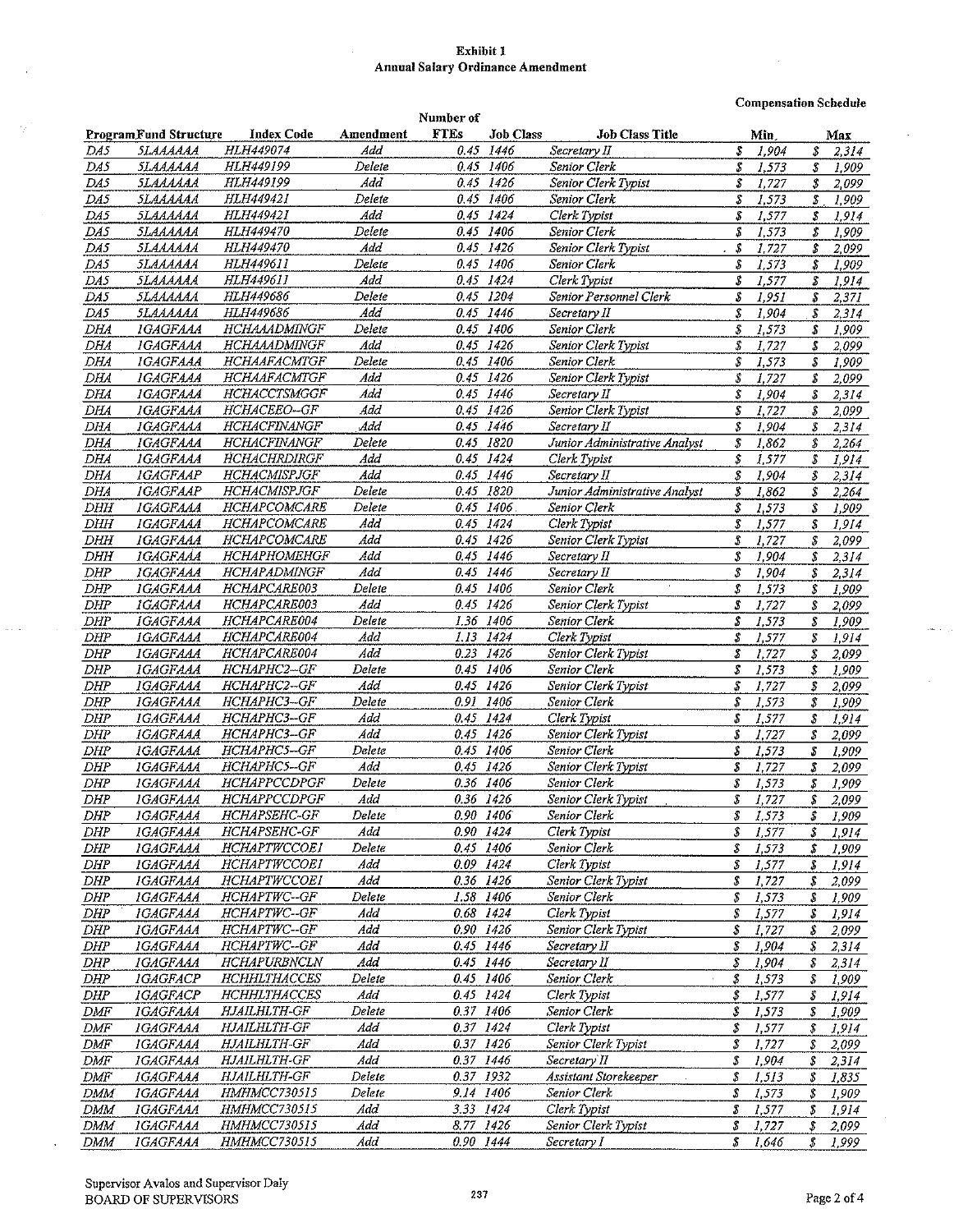#### **Exhibit 1 Annual Salary Ordinance Amendment**

**Compensation Schedule** 

|                   |                                           |                                            |                                       | Number of              |                  |                                                                 |                    | $\sim 10^{12}$ km s $^{-1}$ |                            |                |  |
|-------------------|-------------------------------------------|--------------------------------------------|---------------------------------------|------------------------|------------------|-----------------------------------------------------------------|--------------------|-----------------------------|----------------------------|----------------|--|
|                   | <b>Program Fund Structure</b>             | <b>Index Code</b>                          | Amendment                             | <b>FTEs</b>            | <b>Job Class</b> | <b>Job Class Title</b>                                          |                    | Min                         |                            | Max            |  |
| <b>DMM</b>        | <b>IGAGFAAA</b>                           | HMHMCC730515                               | Add                                   |                        | 3.84 1446        | Secretary II                                                    | \$                 | 1,904                       | \$                         | 2,314          |  |
| <b>DMM</b>        | <b>IGAGFAAA</b>                           | HMHMHMISPHGF                               | Delete                                |                        | 0.45 1406        | Senior Clerk                                                    | \$                 | 1,573                       | \$                         | 1,909          |  |
| DMM               | <i><b>IGAGFAAA</b></i>                    | HMHMHMISPHGF                               | Add                                   |                        | 0.45 1424        | Clerk Typist                                                    | \$                 | 1,577                       | \$                         | 1,914          |  |
| DMM               | 2SCHSGNC                                  | <b>HMHMRCGRANTS</b>                        | Delete                                | 1.31                   | 1406             | Senior Clerk                                                    | \$                 | 1,573                       | \$                         | 1,909          |  |
| DMM               | 2SCHSGNC                                  | <b>HMHMRCGRANTS</b>                        | Ada                                   |                        | 0.40 1424        | Clerk Typist                                                    | \$                 | 1,577                       | 3                          | 1.914          |  |
| <b>DMM</b>        | <b>2SCHSGNC</b>                           | <b>HMHMRCGRANTS</b>                        | Add                                   |                        | 0.90 1426        | Senior Clerk Typist                                             | \$                 | 1,727                       | \$                         | 2,099          |  |
| DMM               | 2SCHSPHF                                  | HMHMPROP63                                 | Delete                                |                        | 1.22 1406        | Senior Clerk                                                    | \$                 | 1,573                       | \$                         | 1,909          |  |
| DMM               | 2SCHSPHF                                  | HMHMPROP63                                 | Add                                   | 0.54                   | 1424             | Clerk Typist                                                    | \$                 | 1,577                       | \$                         | 1,914          |  |
| DMM               | 2SCHSPHF                                  | HMHMPROP63                                 | Add                                   | 0.68                   | 1426             | Senior Clerk Typist                                             | \$                 | 1,727                       | \$                         | 2,099          |  |
| DMS               | IGAGFAAA                                  | HMHSCCRES227                               | Delete                                | 0.84                   | 1406             | Senior Clerk                                                    | \$                 | 1,573                       | \$                         | 1,909          |  |
| DMS               | <i><b>IGAGFAAA</b></i>                    | HMHSCCRES227                               | Ada                                   |                        | 0.84 1426        | Senior Clerk Typist                                             | \$                 | 1,727                       | \$                         | 2.099          |  |
| DMS               | IGAGFAAA                                  | HMHSCCRES227                               | Add                                   | 0.45                   | 1446             | Secretary II                                                    | \$                 | 1,904                       | \$                         | 2,314          |  |
| DMS               | 2SCHSPHF                                  | HMH733949                                  | Delete                                |                        | 0.14 1406        | Senior Clerk                                                    | \$                 | 1,573                       | \$                         | 1 909          |  |
| DMS               | 2SCHSPHF                                  | <b>HMH733949</b>                           | Add                                   | 0.14                   | 1426             | Senior Clerk Typist                                             | \$                 | 1,727                       | \$                         | 2,099          |  |
| DPB               | <b>IGAGFAAA</b>                           | HCHPBADMINGF                               | Add                                   | 0.23                   | 1444             | Secretary I                                                     | \$                 | 1,646                       | \$                         | 1,999          |  |
| <b>DPB</b>        | <b>IGAGFAAA</b>                           | HCHPBADMINGF                               | Add                                   |                        | 0.90 1446        | Secretary II                                                    | \$                 | 1,904                       | S                          | 2,314          |  |
| DPB               | <b>IGAGFAAA</b>                           | HCHPBFOOD-GF                               | Delete                                |                        | 1.36 1406        | Senior Clerk                                                    | \$                 | 1,573                       | S                          | 1,909          |  |
| DPB               | IGAGFAAA                                  | HCHPBFOOD-GF                               | Add                                   |                        | 1.36 1426        | Senior Clerk Typist                                             | \$                 | 1,727                       | \$                         | 2,099          |  |
| DPB               | IGAGFAAA                                  | HCHPBHAZMTGF                               | Delete                                |                        | 0.45 1406        | Senior Clerk                                                    | \$                 | 1,573                       | \$                         | 1,909          |  |
| DPB               | 1GAGFAAA                                  | HCHPBHAZMTGF                               | Add                                   |                        | 0.45 1426        | Senior Clerk Typist                                             | \$                 | 1,727                       | S                          | 2,099          |  |
| DPB.              | <i><b>IGAGFAAA</b></i>                    | HCHPBHAZMTGF                               | Add<br>$\mathbf{L}^{\prime}$ is a set |                        | 0.45 1446        | Secretary II<br>المتوارث المتبدون والمواليد                     | - S                | 1,904                       | S.                         | $2,314-$       |  |
| $\overline{DPB}$  | <b>IGAGFAAA</b>                           | <b>HCHPBMASSAGF</b>                        | Delete                                |                        | 0.45 1406        | Senior Clerk                                                    | \$                 | 1,573                       | \$                         | 1,909          |  |
| DPB               | IGAGFAAA                                  | HCHPBMASSAGF                               | Add                                   |                        | 0.45 1426        | Senior Clerk Typist                                             | \$                 | 1,727                       | \$                         | 2,099          |  |
| DPB               | <b>IGAGFAAA</b>                           | HCHPBTOXICGF                               | Add                                   |                        | 0.23 1446        | Secretary II                                                    | \$                 | 1,904                       | \$                         | 2,314          |  |
| DPB               | 2SCHSGNC                                  | HCHPBADMINGR                               | Delete                                | 0.23                   | 1406             | Senior Clerk                                                    | \$                 | 1,573                       | \$                         | 1,909          |  |
| DPB               | 2SCHSGNC                                  | HCHPBADMINGR                               | Add                                   |                        | 0.23 1426        | Senior Clerk Typist                                             | \$                 | 1,727                       | \$                         | 2,099          |  |
| DPB               | 2SCHSGNC                                  | HCHPHLEAD-GR                               | Delete                                | 0.45                   | 1406             | Senior Clerk                                                    | \$                 | 1,573                       | \$                         | 1,909          |  |
| DPB               | 2SCHSGNC                                  | HCHPHLEAD-GR                               | Add                                   |                        | 0.45 1446        | Secretary II                                                    | \$                 | 1,904                       | S                          | 2,314          |  |
| DPB               | 2SCHSPHF                                  | <b>HCHPBPUBSVSR</b>                        | Delete                                | 0.91                   | 1406             | Senior Clerk                                                    | \$                 | 1,573                       | S                          | 1,909          |  |
| DPB.              | 2SCHSPHF                                  | <b>HCHPBPUBSVSR</b>                        | Add                                   |                        |                  | $0.91$ 1426 Senior Clerk Typist                                 |                    |                             |                            | $$ -2,099$     |  |
| $_{DPC}$          | <b>IGAGFAAP</b>                           | HCHPDAIDSAAP                               | Delete                                | 0.34                   | 1406             | Senior Clerk                                                    | \$                 | 1,573                       | S                          | 1,909          |  |
| DPC               | <b>IGAGFAAP</b>                           | HCHPDAIDSAAP                               | Add                                   | 0.12                   | 1424             | Clerk Typist                                                    | \$                 | 1,577                       | $\boldsymbol{s}$           | 1,914          |  |
| DPC               | <i><b>IGAGFAAP</b></i>                    | HCHPDAIDSAAP                               | Add                                   | 0.23                   | 1426             | Senior Clerk Typist                                             | \$                 | 1,727                       | \$                         | 2,099          |  |
| DPC               | 2SCHSGNC                                  | HCHPDHIVSVGR                               | Delete                                | 1.66                   | 1406             | Senior Clerk                                                    | \$                 | 1,573                       | \$                         | 1,909          |  |
| DPC               | 2SCHSGNC                                  | HCHPDHIVSVGR                               | Add                                   | 0.52 1424              |                  | Clerk Typist                                                    | \$                 | 1,577                       | \$                         | 1,914          |  |
| DPC               | 2SCHSGNC<br>2SCHSGNC                      | HCHPDHIVSVGR<br>HCHPDHIVSVGR               | Add                                   | 0.68 1426              |                  | Senior Clerk Typist                                             | \$                 | 1,727                       | \$                         | 2,099          |  |
| DPC               |                                           |                                            | Add<br>Delete                         | 0.45 1842<br>0.24 1406 |                  | Management Assistant                                            | \$                 | 2,252                       | \$                         | 2,737          |  |
| DPD               | IGAGFAAA                                  | HCHPDCMDISGF<br><b>HCHPDCMDISGF</b>        |                                       |                        |                  | Senior Clerk                                                    | \$                 | 1,573                       | \$<br>\$                   | 1,909          |  |
| <b>DPD</b><br>DPD | <b>IGAGFAAA</b><br><i><b>IGAGFAAA</b></i> | HCHPDIMMSVGF                               | Add<br>Add                            | 0.24 1426              | 0.45 1446        | Senior Clerk Typist                                             | \$<br>\$           | 1,727<br>1,904              | \$                         | 2,099<br>2,314 |  |
| DPD               |                                           | <b>HCHPDLABORGF</b>                        | Delete                                |                        |                  | Secretary II                                                    | \$                 |                             |                            |                |  |
| DPD               | <i><b>IGAGFAAA</b></i><br><b>IGAGFAAA</b> | HCHPDLABORGF                               | Add                                   | 0.90 1406<br>0.45 1424 |                  | Senior Clerk<br>Clerk Typist                                    |                    | 1,573                       | \$                         | 1,909          |  |
| DPD               | <b>IGAGFAAA</b>                           | <b>HCHPDLABORGF</b>                        | Add                                   | 0.45 1426              |                  | Senior Clerk Typist                                             | S<br>\$            | - 1,577<br>1,727            | \$<br>\$                   | 1,914          |  |
| DPD               | <b>IGAGFAAA</b>                           | HCHPDSTDSVGF                               | Delete                                |                        | 0.45 1406        | Senior Clerk                                                    | \$                 | 1,573                       | \$                         | 2,099<br>1,909 |  |
| <b>DPD</b>        | IGAGFAAA                                  | HCHPDSTDSVGF                               | Add                                   | $0.45$ $1424$          |                  | Clerk Typist                                                    | \$                 | 1,577                       | \$                         | 1,914          |  |
| DPD               | <b>IGAGFAAA</b>                           | HCHPDSTDSVGF                               | Add                                   | 0.90 1446              |                  | Secretary II                                                    | \$                 | 1,904                       | \$                         | 2,314          |  |
| <b>DPD</b>        | 2SCHSGNC                                  | HCHPDIMMSVGR                               | Delete                                | 0.06 1406              |                  | Senior Clerk                                                    | \$                 | 1,573                       | \$                         | 1,909          |  |
| DPD               | <b>2SCHSGNC</b>                           | HCHPDIMMSVGR                               | Add                                   | 0.06 1424              |                  | Clerk Typist                                                    | \$                 | 1,577                       | S                          | 1,914          |  |
| DPH               | IGAGFAAA                                  | HCHPHHLTEDGF                               | Delete                                | 0.45 1406              |                  | Senior Clerk                                                    | \$                 | 1,573                       | s                          | 1,909          |  |
| DPH               | <b>IGAGFAAA</b>                           | HCHPHHLTEDGF                               | Add                                   | 0.45 1426              |                  | Senior Clerk Typist                                             | \$                 | 1,727                       | \$                         | 2,099          |  |
| DPH               | <b>IGAGFAAA</b>                           | HCHPHHLTEDGF                               | Add                                   | 0.16 1444              |                  | Secretary I                                                     | \$                 | 1,646                       | \$                         | 1,999          |  |
| <b>DPH</b>        | <b>IGAGFAAA</b>                           | HCHPHHLTEDGF                               | Add                                   | 0.23 1446              |                  |                                                                 | \$                 | 1,904                       | \$                         |                |  |
| DPH               | 2SCHSGNC                                  | HCHPHHLTEDGR                               | Add                                   | 0.08 1446              |                  | Secretary II<br>Secretary II                                    | \$                 | 1,904                       | \$                         | 2,314<br>2,314 |  |
| DPH               | 2SCHSGNC                                  | HCHPHHLTEDGR                               | Delete                                | 0.08 1820              |                  | Junior Administrative Analyst                                   |                    | 1,862                       |                            |                |  |
| DPH               | 2SCHSPHF                                  | HCHPHHLTEDSR                               | Delete                                | 0.14 1406              |                  | Senior Clerk                                                    | \$<br>\$           | 1,573                       | \$                         | 2,264          |  |
|                   | 2SCHSPHF                                  | HCHPHHLTEDSR                               | Add                                   |                        |                  | 经应用                                                             |                    |                             | \$                         | 1,909          |  |
| DPH               |                                           |                                            |                                       | 0.02 1426              |                  | Senior Clerk Typist                                             | \$                 | 1,727                       | s                          | 2,099          |  |
| DPH               | 2SCHSPHF<br>2SCHSPHF                      | <b>HCHPHHLTEDSR</b><br><b>HCHPHHLTEDSR</b> | Add<br>Add                            | 0.12 1444<br>0.12 1446 |                  | Secretary I                                                     | \$                 | 1,646                       | $\boldsymbol{\mathcal{S}}$ | 1,999          |  |
| DPH               | 2SCHSPHF                                  | HCHPHHLTEDSR                               | Delete                                | 0.12 1820              |                  | Secretary II                                                    | \$                 | 1,904                       | $\pmb{\mathcal{S}}$        | 2,314          |  |
| DPH               | <b>IGAGFAAA</b>                           | HCHPMADMINGF                               | Delete                                |                        |                  | Junior Administrative Analyst<br>Y.                             | \$<br>$\mathcal S$ | 1,862                       | \$<br>${\mathcal S}$ .     | 2,264          |  |
| DPM               | IGAGFAAA                                  | HCHPMADMINGF                               | Add                                   | 0.36 1406              |                  | Senior Clerk                                                    |                    | 1,573                       |                            | 1,909          |  |
| DPM<br>DPM        | <b>IGAGFAAA</b>                           | <b>HCHPMADMINGF</b>                        | Add                                   | 0.36 1426              | 0.65 1444        | Senior Clerk Typist<br>an P<br>Secretary I<br>$\tau_1 = \tau_1$ | \$<br>\$           | 1,727<br>1,646              | $\pmb{\mathcal{S}}$<br>\$  | 2,099<br>1,999 |  |
|                   |                                           |                                            |                                       |                        |                  |                                                                 |                    |                             |                            |                |  |

 $\ddot{\phantom{a}}$ 

أوجدت ويتدامله للمراجع

 $\sim$  $\sim$   $\begin{pmatrix} 1 & 1 \\ 1 & 1 \end{pmatrix}$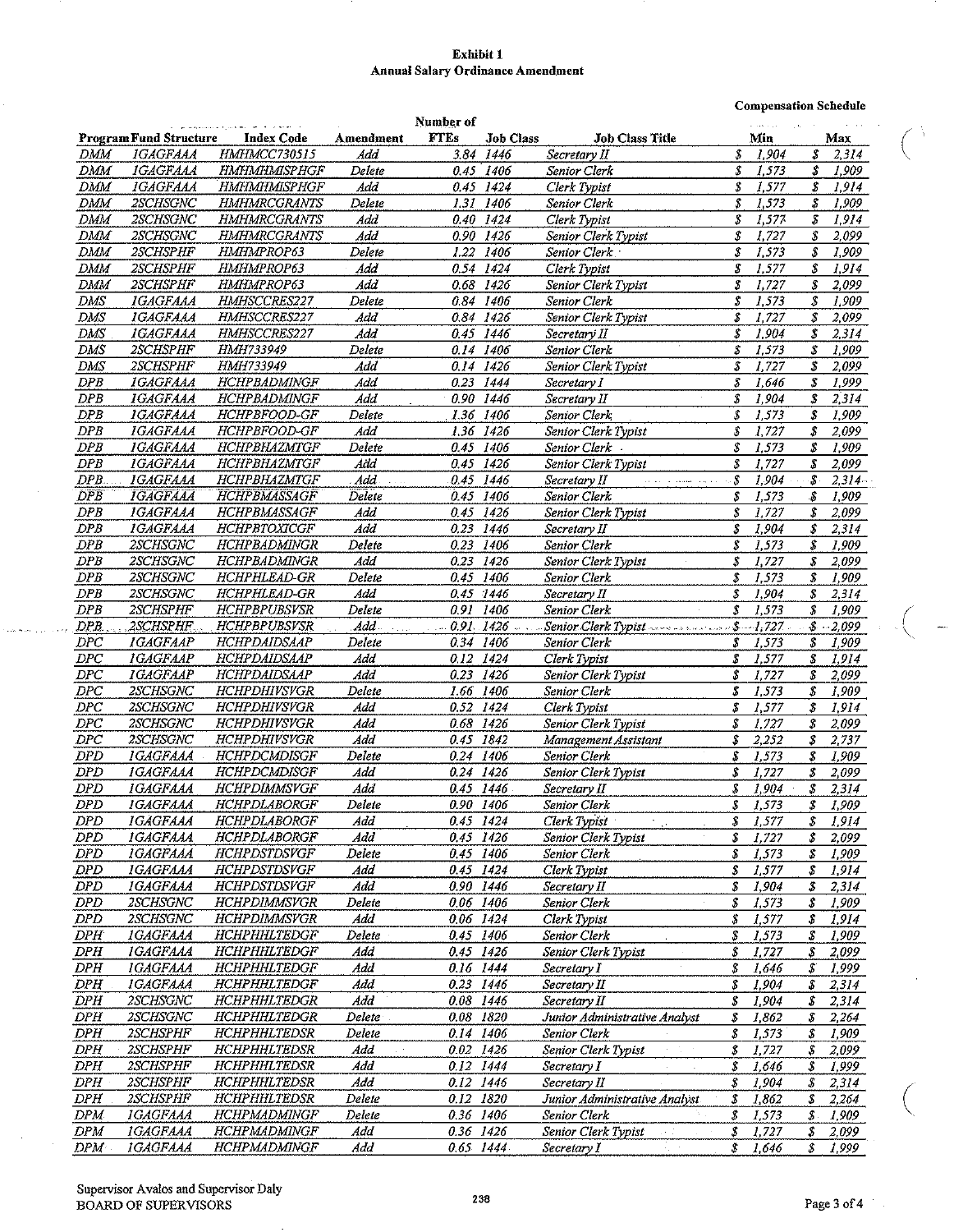#### Exhibit 1 Annual Salary Ordinance Amendment

Compensation Schedule

|             |                                             | Number of           |           |             |           |                               |    |           |                  |           |
|-------------|---------------------------------------------|---------------------|-----------|-------------|-----------|-------------------------------|----|-----------|------------------|-----------|
|             | <b>Program Fund Structure</b>               | <b>Index Code</b>   | Amendment | <b>FTEs</b> | Job Class | <b>Job Class Title</b>        |    | Min       |                  | Max       |
| <b>DPM</b>  | <b>IGAGFAAA</b>                             | HCHPMCCSPGGF        | Delete    |             | 3.36 1406 | Senior Clerk                  | \$ | 1,573     | £                | 1,909     |
| DPM         | <b>IGAGFAAA</b>                             | <b>HCHPMCCSPGGF</b> | Add       |             | 1,92 1424 | Clerk Typist                  | 3  | 1,577     | \$               | 1.914     |
| <b>DPM</b>  | <i><b>IGAGFAAA</b></i>                      | HCHPMCCSPGGF        | Add       |             | 1.92 1426 | Senior Clerk Typist           | \$ | 1,727     | S                | 2.099     |
| <b>DPM</b>  | <b>IGAGFAAA</b>                             | HCHPMCCSPGGF        | Add       |             | 0.45 1444 | Secretary I                   | \$ | 1,646     | s                | 1.999     |
| DPM         | <b>IGAGFAAA</b>                             | HCHPMCCSPGGF        | Add       |             | 0.45 1446 | Secretary II                  | \$ | 1,904     | \$               | 2.314     |
| <b>DPM</b>  | <i>IGAGFWOF</i>                             | HCHPMMFINFPJ        | Delete    |             | 1.82 1406 | <b>Senior Clerk</b>           | \$ | 1,573     | \$               | 1.909     |
| <b>DPM</b>  | <b>IGAGFWOF</b>                             | <b>HCHPMMFINFPJ</b> | Add       |             | 1.82 1426 | Senior Clerk Typist           | \$ | 1,727     | \$               | 2.099     |
| <b>DPM</b>  | 2SCHSGNC                                    | HCHPMCCHDPGR        | Delete    |             | 0.45 1406 | Senior Clerk                  | \$ | 1,573     | S                | 1.909     |
| DPM         | 2SCHSGNC                                    | HCHPMCCHDPGR        | Add       |             | 0.45 1426 | Senior Clerk Typist           | \$ | 1,727     | $\mathbb{S}$     | $2.099\,$ |
| DPM         | 2SCHSGNC                                    | HCHPMCCHDPGR        | Add       | 0.38        | 1446      | Secretary II                  | \$ | 1,904     | \$               | 2,314     |
| DPM         | <b>2SCHSGNC</b>                             | <b>HCHPMCCHDPGR</b> | Delete    |             | 0.38 1820 | Junior Administrative Analyst | \$ | 1,862     | \$               | 2,264     |
| DPM         | 2SCHSGNC                                    | HCHPMMCHADGR        | Delete    |             | 0.56 1406 | Senior Clerk                  | \$ | 1,573     | \$               | 1.909     |
| DPM         | 2SCHSGNC                                    | HCHPMMCHADGR        | Add       |             | 0.09 1424 | Clerk Typist                  | \$ | 1,577     | \$               | 1,914     |
| DPM         | 2SCHSGNC                                    | HCHPMMCHADGR        | Add       |             | 0.17 1426 | Senior Clerk Typist           | S  | 1,727     | S                | 2,099     |
| <b>DPM</b>  | 2SCHSGNC                                    | HCHPMMCHADGR        | Add       |             | 0.09 1444 | Secretary I                   | \$ | 1,646     | \$               | 1.999     |
| <b>DPM</b>  | <b>2SCHSGNC</b>                             | HCHPMMCHADGR        | Add       |             | 0.22 1446 | Secretary $\Pi$               | \$ | 1,904     | \$               | 2,314     |
| DSP         | <b>IGAGFAAA</b>                             | HCHSHHOUSGGF        | Delete    |             | 0.45 1406 | Senior Clerk                  | £  | 1,573     | s                | 1.909     |
| DSP         | <i><b>IGAGFAAA</b></i>                      | HCHSHHOUSGGF        | Add       | 0.45        | 1426      | Senior Clerk Typist           | \$ | 1,727     | \$               | 2.099     |
| FAL         | <b>IGAGFAAA</b>                             | HCHCHSPY-GF         | Delete    |             | 0.23 1406 | Senior Clerk                  | S  | 1,573     | \$               | 1.909     |
| FAL         | <b>IGAGFAAA</b>                             | HCHCHSPY-GF         | Add       | 0.23        | 1426      | Senior Clerk Typist           | \$ | 1,727     | \$               | 2.099     |
| ${\it FAL}$ | IGAGFAAA                                    | <b>HCHCHSPY-GF</b>  | Add       | 0.68        | 1446      | Secretary II                  | Ŝ  | 1,904     | \$               | 2314      |
| FAL         | <b>IGAGFAAA</b>                             | HMHMCB731943        | Delete    |             | 2.71 1406 | Senior Clerk                  | \$ | 1,573     | S                | 1.909     |
| FAL         | <b>IGAGFAAA</b>                             | HMHMCB731943        | Add       |             | 0.68 1424 | Clerk Typtst                  | \$ | 1,577     | \$               | 1914      |
| FAL.        | <b>IGAGFAAA</b>                             | HMHMCB731943        | Add       |             | 1.80 1426 | Senior Clerk Typist           | \$ | 1,727     | S                | 2.099     |
| <b>FAL</b>  | IGAGFAAA                                    | HMHMCB731943        | Add       |             | 0.90 1446 | Secretary II                  | \$ | 1,904     | s                | 2.314     |
| FAL         | <b>5НАААААА</b>                             | HGH1HPE40051        | Add       |             | 0.45 1446 | Secretary II                  | \$ | 1,904     | s                | 2.314     |
| FAL.        | <b><i><u><i><u>SHAAAAAA</u></i></u></i></b> | HGHPSYCASARC        | Delete    |             | 0.45 1406 | Senior Clerk                  | \$ | 1,573     | s                | 1,909     |
| FAL         | SHAAAAAA                                    | HGHPSYCASARC        | Add       |             | 0.45 1424 | Clerk Typist                  | \$ | 1,577     | Ŝ                | 1.914     |
| FAM         | <b>IGAGFAAA</b>                             | HMHMCP751594        | Delete    |             | 1.36 1406 | Senior Clerk                  | \$ | 1,573     | \$               | 1.909     |
| <b>FAM</b>  | IGAGFAAA                                    | HMHMCP751594        | Add       |             | 0.90 1424 | Clerk Typist                  | \$ | 1,577     | \$               | 1914      |
| FAM         | IGAGFAAA                                    | HMHMCP751594        | Add       |             | 0.45 1426 | Sentor Clerk Typist           | S  | 1,727     | S                | 2.099     |
| <b>FAM</b>  | 2SCHSGNC                                    | <b>HMHMCHGRANTS</b> | Delete    |             | 0.45 1406 | Senior Clerk                  | \$ | 1,573     | \$               | 1.909     |
| FAM         | 2SCHSGNC                                    | <b>HMHMCHGRANTS</b> | Add       |             | 0.45 1424 | Clerk Typist                  | \$ | $1,577$ . | s                | 1.914     |
| DIH         | <i><b><u> SHAAAAAA</u></b></i>              | HGH1HUN40061        | Delete    | 10.30 1406  |           | Senior Clerk                  | \$ | 1,573     | S                | 1909      |
| DIH         | SHAAAAAA                                    | HGH1HUN40061        | Add       | 10.30       | 1428      | Unit Clerk                    | \$ | 1,835     | \$               | 2,230     |
| DIP         | SHAAAAAA                                    | HGH1PF140041        | Delete    |             | 0.50 1406 | Senior Clerk                  | \$ | 1,573     | S                | 1909      |
| DIP         | SHAAAAAA                                    | HGH1PF140041        | Add       |             | 0.50 1428 | Unit Clerk                    | \$ | 1,835     | \$               | 2,230     |
| D3A         | 5HAAAAAA                                    | HGH3AME40001        | Delete    |             | 2,76 1406 | Senior Clerk                  | \$ | 1,573     | \$               | 1.909     |
| D3A         | SHAAAAAA                                    | <b>HGH3AME40001</b> | Add       |             | 2.76 1428 | <b>Unit Clerk</b>             | \$ | 1,835     | \$               | 2,230     |
| D3A         | <b><i><u><i><b>SHAAAAAA</b></i></u></i></b> | HGH3FFC40011        | Delete    |             | 2.43 1406 | Senior Clerk                  | \$ | 1,573     | \$               | 1.909     |
| D3A         | 5HAAAAAA                                    | HGH3FFC40011        | Add       |             | 2.43 1428 | Unit Clerk                    | \$ | 1.835     | S                | 2 2 3 0   |
| D3A         | <b><i><u> SHAAAAAA</u></i></b>              | HGH3WOG40001        | Delete    |             | 2.18 1406 | Sentor Clerk                  | \$ | 1,573     | $\mathfrak{s}_-$ | 1909      |
| D3A         | <b><i><u>SHAAAAAA</u></i></b>               | HGH3WOG40001        | Add       |             | 2.18 1428 | Unit Clerk                    | \$ | 1,835     | S                | 2,230     |
| DSE         | <b>5НАААААА</b>                             | <b>HGH5EUN40001</b> | Delete    |             | 5.42 1406 | Senior Clerk                  | \$ | 1,573     | g.               | 1,909     |
| DSE         | <b><i><u>SHAAAAAA</u></i></b>               | HGH5EUN40001        | Add       |             | 5.42 1428 | Unit Clerk                    | \$ | 1,835     | P.               | 2 230     |
| FAL         | <b><i><u> БНАААААА</u></i></b>              | HGHIHPE40051        | Delete    |             | 3.01 1406 | Senior Clerk                  | \$ | 1,573     | \$               | 1.909     |
| FAL         | SHAAAAAA                                    | HGHIHFE40051        | Add       |             | 3.01 1428 | Unit Clerk                    | 5  | 1,835     | \$               | 2 2 3 0   |
| DIH         | SHAAAAAA                                    | HGHIHUN40061        | Delete    | 39.75 2303  |           | Patient Care Assistant        | \$ | 1,565     | \$               | 1,899     |
| DIH         | <b><i><u><i><b>SHAAAAAA</b></i></u></i></b> | HGH1HUN40061        | Add       | 39,75 2302  |           | Nursing Assistant             | \$ | 1,965     | \$               | 2388      |

 $\mathcal{A}$ 

ł,

 $\sqrt{s} \sim \sqrt{s}$ 

 $\hat{z}$  and

وواردتها ليتبرأ والمتارة أيتم أماله